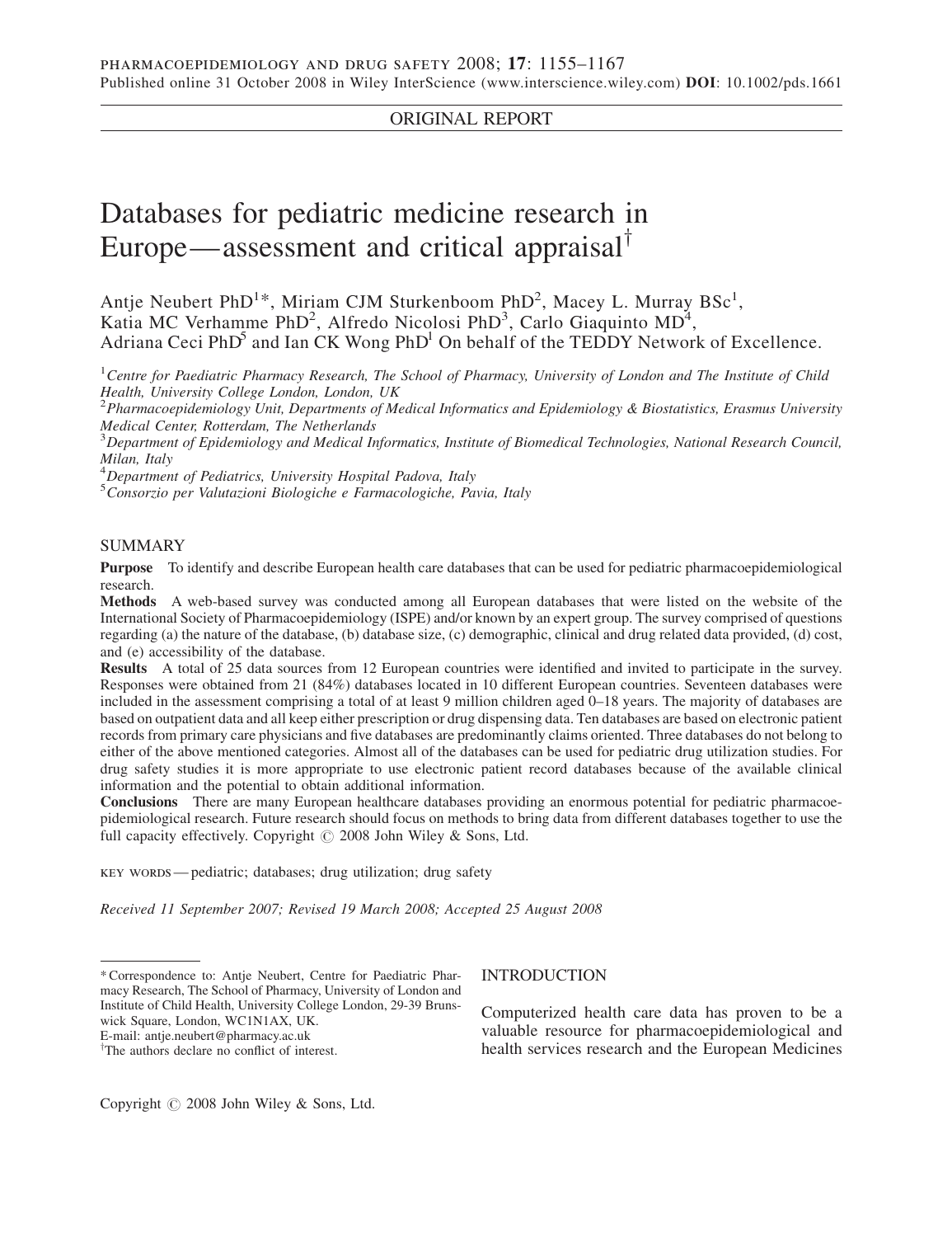Evaluation Agency (EMEA) now recommends the use of electronic health records when conducting postauthorization drug utilization and safety studies.<sup>1</sup>

Health care databases comprising patient data, drug exposure, outcomes, and confounders are now available in many European countries. A systematic review of abstracts presented at the 16th International Conference on Pharmacoepidemiology in 2005 showed that the majority of European pharmacoepidemiological studies are conducted using automated general practice, pharmacy, or insurance data.<sup>2</sup> However, all studies used only a single datasource.

The International Society of Pharmacoepidemiology (ISPE) has set up a list of existing database resources for pharmacoepidemiological research. As of January 2006 this list contained about 61 databases of which 16 belong to European countries.<sup>3</sup>

Especially in the pediatric population, for which experimental data are scarce, there is a need to build pharmacoepidemiological research capacity and support in the area of drug utilization, safety, and effectiveness. $4,5$ 

Drug utilization studies aim to describe how drugs are being used in real practice. Simple descriptions of drug use by age, gender, and time require information on the source population and drug prescription or dispensing data. More detailed information is necessary to perform qualitative drug utilization studies which include the concept of appropriateness and are based upon parameters such as indications, daily dose and duration of therapy.

To assess the association between drug use and outcomes (beneficial or adverse effects) analytical pharmacoepidemiological studies need to be conducted. These studies require valid and complete longitudinal assessment of the population under observation, plus information on drug exposure, outcomes and confounders over time. It is important to have the opportunity to check diagnoses against original records or to go back to the medical doctor if necessary.

In order to support the rapidly expanding agenda of pediatric research, research networks will have to be further developed. Rather than conducting many small studies with little power, efforts should be made to organize multi-national or multisource database studies that will have the advantage of size and allow for the full evaluation of drug- and dose-specific risks, and comparisons between countries.<sup>2</sup>

The aim of this survey was to identify and characterize single existing population-based European healthcare databases which could be used for pediatric medicines research and to classify whether they can and have been used for drug utilization and drug safety research in children.

#### METHODS

This is a survey study using a web-based data collection application which was developed by I.Ri.D.I.A.-S.r.l. within the Task Force in Europe for Drug Development for the Young (TEDDY) Network of Excellence (NoE). To appraise the different databases, we evaluated both the survey results and published studies that have used the various databases in the area of pediatric pharmacoepidemiology.

## Targeted databases

The providers of all population-based European healthcare databases listed on the website of ISPE  $(n = 16)^3$  and others known by the members of the TEDDY pharmacoepidemiology expert group  $(n = 9)$ were invited to participate in the on-line survey. A reminder letter was sent to non-responders. A followup letter was sent to all participating databases to confirm whether the information provided in the online questionnaire was correct and to obtain information on publications from the database in general and on pediatric studies in particular.

#### Content of the survey

The content of the survey was defined by the authors and covered the following issues: general information; the nature of the database, general characteristics and size; the availability of drug exposure and clinical data; accessibility; and cost.

Furthermore all databases included in the survey were asked for a list of the most relevant publications in terms of (a) the database itself; (b) pediatric studies; (c) examples for recent drug utilization and/or safety studies in general.

#### Analysis

Based on the survey information and the literature, databases were categorized with respect to their potential suitability for use in pediatric drug utilization and drug safety studies. Information collected has been categorized as demographics, drug exposure, outcomes, confounders, and data access. Details of the framework that has been used are shown in Table 1.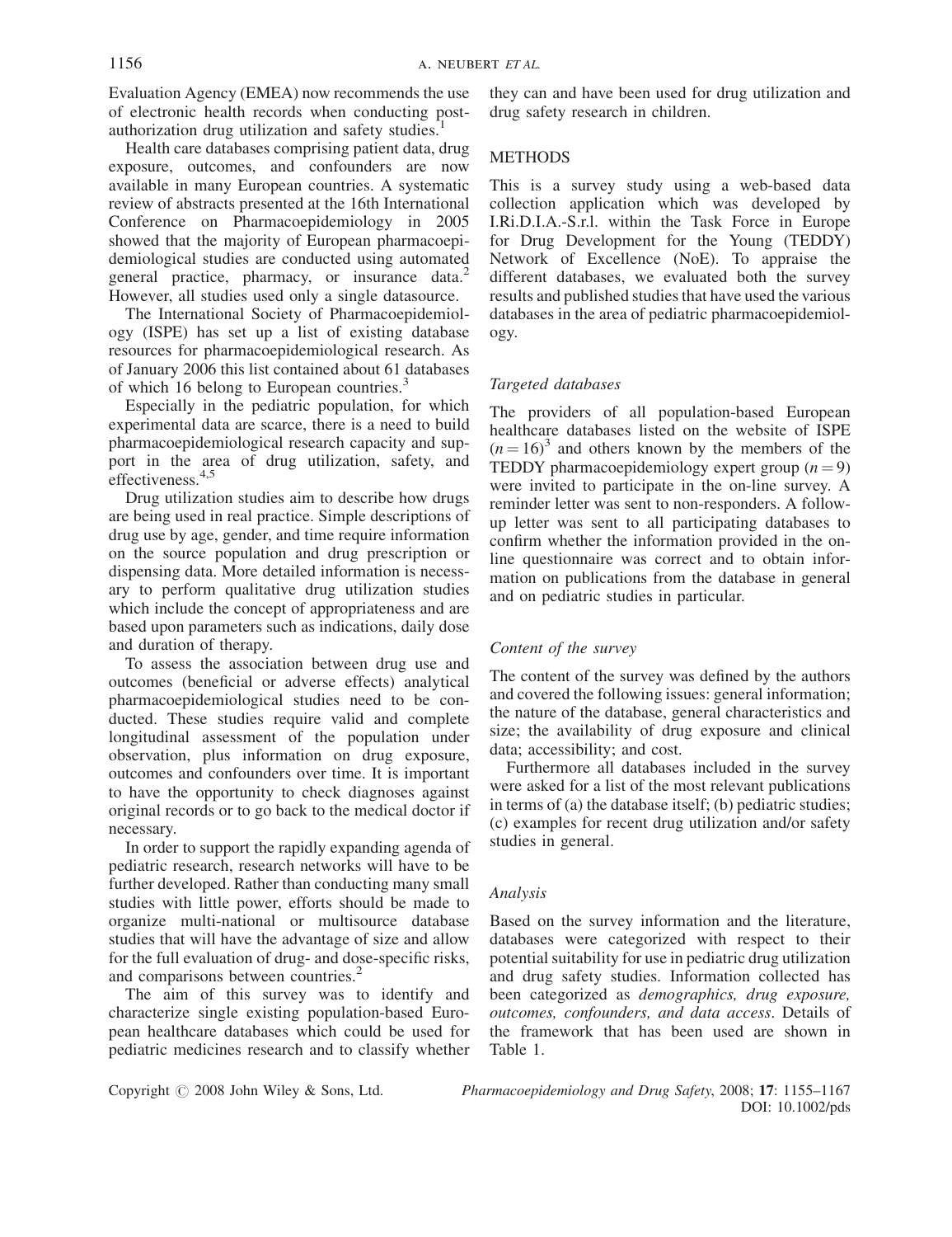| Detailed information of the participating databases<br>Table 1. |                          |                          |            |                           |                                     |           |                          |                          |                          |                         |                  |                          |                         |                                                 |                                     |                          |                                                |
|-----------------------------------------------------------------|--------------------------|--------------------------|------------|---------------------------|-------------------------------------|-----------|--------------------------|--------------------------|--------------------------|-------------------------|------------------|--------------------------|-------------------------|-------------------------------------------------|-------------------------------------|--------------------------|------------------------------------------------|
|                                                                 | IMS<br>DA UK             | Pedianet                 | <b>PCI</b> | GPRD                      | <b>THIN</b><br>Data                 | QRESEARCH | SPICE                    | <b>AUSTRIA</b><br>IMS DA | <b>GERMANY</b><br>IMS DA | FRANCE<br>IMS DA        | PHARMO ARNO IADB |                          |                         | Prescription<br>The Danish<br>Database<br>(NPD) | prescription<br>Finland<br>register | PEM                      | Swedish<br>Register<br>Medical<br><b>Birth</b> |
| Demographics                                                    |                          |                          |            |                           |                                     |           |                          |                          |                          |                         |                  |                          |                         |                                                 |                                     |                          |                                                |
| Unique identifier                                               | yes                      | yes                      | yes        | yes                       | yes                                 | yes       | yes                      | yes                      | /es                      | yes                     | yes              | yes                      | yes                     | yes                                             | yes                                 | yes                      | yes                                            |
| Age                                                             | yes                      | yes                      | yes        | yes                       |                                     | yes       | yes<br>yes               | yes                      |                          |                         | yes<br>yes       | yes                      | yes                     | yes                                             | yes                                 | yes                      | yes                                            |
| Gender                                                          | yes                      | yes                      | yes        | yes                       | yes<br>yes                          | yes       |                          | yes                      | yes<br>yes               | yes<br>yes              |                  | yes                      | yes                     | yes                                             | yes                                 | yes                      | yes                                            |
| Death                                                           | yes                      | yes                      | yes        | yes                       | yes                                 | yes       | yes                      | $\overline{\phantom{0}}$ | no                       |                         | yes              | $\overline{\mathbf{n}}$  | limited                 | <sub>no</sub>                                   | <sub>no</sub>                       | yes                      | limited                                        |
| Prescriptions (drug exposure)                                   |                          |                          |            |                           |                                     |           |                          |                          |                          |                         |                  |                          |                         |                                                 |                                     |                          |                                                |
| Prescriptions                                                   | yes<br>yes               | yes<br>yes               | yes<br>yes | yes<br>yes                | yes<br>yes                          | yes       | yes<br>yes               | yes                      | yes                      | yes<br>yes              | yes<br>yes       | yes                      | yes                     | yes<br>yes                                      | yes                                 | yes<br>yes               | yes<br>yes                                     |
| Unique product code                                             |                          |                          |            |                           |                                     | yes       |                          | yes                      | yes                      |                         |                  | yes                      | yes                     |                                                 | yes                                 |                          |                                                |
| ATC code                                                        | yes                      | yes                      | yes        | $\overline{\mathbf{P}}^*$ | $\overline{\mathsf{n}}\mathsf{o}^*$ | yes       | yes                      | yes                      | yes                      | yes                     | yes              | yes                      | yes                     | yes                                             | yes                                 | $\overline{\text{no}}^*$ | yes                                            |
| Date of prescription                                            |                          | yes                      | yes        | yes                       | yes                                 | yes       | yes                      | yes                      | yes                      | yes                     | yes              | yes                      | yes                     | <b>no</b>                                       | yes                                 | yes                      | $\overline{\mathbf{n}}$                        |
| Dosage of prescription                                          | yes<br>yes               | yes                      | yes        | yes                       | yes                                 | yes       | yes                      | yes                      | yes                      | yes                     | yes              | yes                      | yes                     | <b>no</b>                                       | limited                             | yes                      | yes                                            |
| Duration of prescription                                        |                          | yes                      | yes        | yes                       | yes                                 | yes       | yes                      | yes                      | yes                      | yes                     | yes              | no                       | yes                     | <b>n</b>                                        | $\overline{10}$                     | yes                      | yes                                            |
| Outcomes                                                        |                          |                          |            |                           |                                     |           |                          |                          |                          |                         |                  |                          |                         |                                                 |                                     |                          |                                                |
| Laboratory values                                               | yes<br>yes               | yes                      | yes        | yes                       | yes                                 | yes       | yes                      | yes                      | yes<br>yes               | yes<br>no               | yes              | no                       | no                      | $\frac{10}{10}$                                 | no                                  | yes                      | $\overline{\phantom{0}}$                       |
| Diagnostic data                                                 |                          | yes                      | yes        | yes                       | yes                                 | limited   | no                       | yes                      |                          |                         | limited          | yes                      | $\overline{a}$          |                                                 | $\overline{a}$                      | yes                      | no                                             |
| (e.g., X-ray, MRT, etc.)                                        |                          |                          |            |                           |                                     |           |                          |                          |                          |                         |                  |                          |                         |                                                 |                                     |                          |                                                |
| Treatment outcome                                               | yes                      | yes                      | yes        | yes                       | yes                                 | yes       | $\overline{a}$           | $\overline{10}$          | $\overline{10}$          | g                       | limited          | no                       | $\overline{10}$         | $\overline{\phantom{0}}$                        | $\overline{a}$                      | yes                      | $\overline{a}$                                 |
| Hospital admission                                              | yes                      | yes                      | yes        | yes                       | yes                                 | limited   | <b>PO</b>                | yes                      | yes<br>no                | e                       | yes              | $\overline{\mathbf{n}}$  | yes                     | <b>PO</b>                                       | <b>no</b>                           | yes                      | <b>no</b>                                      |
| Hospital discharge diagnosis                                    | $\overline{10}$          | yes                      | yes        | yes                       | yes                                 | limited   | <b>no</b>                | $\overline{10}$          |                          | $\epsilon$              | yes              | yes                      | yes                     | e                                               | <b>PO</b>                           | yes                      | <b>no</b>                                      |
| Referral to specialist                                          | yes                      | yes                      | yes        | yes                       | yes                                 | limited   | $\overline{a}$           | yes                      | yes<br>no                | $\epsilon$              | ves              | no                       | no                      | <b>no</b>                                       | <b>no</b>                           | yes                      | <b>no</b>                                      |
| Results of referral visits                                      | yes                      | yes                      | yes        | yes                       | e                                   | limited   | <b>PO</b>                | $\overline{\phantom{0}}$ |                          | <b>PO</b>               | limited          | $\overline{10}$          | $\overline{10}$         | $\epsilon$                                      | <b>n</b>                            | yes                      | no                                             |
| Confounders                                                     |                          |                          |            |                           |                                     |           |                          |                          |                          |                         |                  |                          |                         |                                                 |                                     |                          |                                                |
| Diagnosis                                                       | yes<br>yes               | yes                      | yes        | yes                       | yes                                 | yes       | yes                      | yes                      | yes                      | yes                     | limited          | $\overline{\phantom{0}}$ | $\frac{1}{2}$           | Ξ.                                              | $\overline{\mathbf{n}}$             | yes                      | yes                                            |
| Medical history (anannesis)                                     |                          | yes                      | yes        | yes                       | yes                                 | yes       | yes                      | $\overline{\phantom{0}}$ | $\rm ^{10}$              | $\mathbf{e}$            | yes              | $\overline{\mathbf{a}}$  | no                      | $\overline{\mathbf{a}}$                         | $\overline{n}$                      | limited                  | limited                                        |
| Vaccination                                                     | yes                      | yes                      | yes        | yes                       | yes                                 | yes       | yes                      | $\rm ^{o}$               | $\mathbf{e}$             | $\overline{\mathbf{n}}$ | yes              | $\overline{\mathbf{a}}$  | $\overline{\mathbf{n}}$ | yes                                             | $\overline{\mathbf{n}}$             | limited                  | $\overline{\phantom{0}}$                       |
| Allergies                                                       | yes                      | yes                      | yes        | ves                       | yes                                 | yes       | yes                      | no                       | $\overline{10}$          | $\mathbf{e}$            | yes              | $\overline{\mathbf{n}}$  | limited                 | $\overline{\mathbf{n}}$                         | $\frac{1}{2}$                       | limited                  | $\overline{10}$                                |
| Indication for prescription                                     | yes                      | no.                      | yes        | limited                   | limited                             | limited   | $\overline{\mathbf{n}}$  | yes                      | yes                      | yes                     | $\overline{10}$  | no                       | $\overline{10}$         | <b>no</b>                                       | limited                             | yes                      | $\overline{10}$                                |
| Height                                                          | yes                      | yes                      | yes        | yes                       | ves                                 | ves       | no                       | $\overline{\phantom{0}}$ | $\overline{\mathbf{n}}$  | $\mathbf{p}$            | limited          | $\overline{a}$           | no                      | $\overline{a}$                                  | $\overline{10}$                     | $\overline{\mathrm{n}}$  | yes                                            |
| Weight                                                          | yes                      | yes                      | yes        | yes                       | yes                                 | yes       | $\overline{a}$           | $\overline{\phantom{0}}$ | $\overline{\mathbf{n}}$  | $\mathbf{e}$            | limited          | $\overline{\mathbf{a}}$  | no                      | $\overline{\mathbf{a}}$                         | $\overline{10}$                     | no                       | yes                                            |
| Environmental and life-style                                    | yes                      | yes                      | yes        | yes                       | limited                             | limited   | <b>no</b>                | yes                      | yes                      | g                       | imited           | <b>no</b>                | no                      | e                                               | $\overline{a}$                      | limited                  | limited                                        |
| characteristics                                                 |                          |                          |            |                           |                                     |           |                          |                          |                          |                         |                  |                          |                         |                                                 |                                     |                          |                                                |
| Data access                                                     |                          |                          |            |                           |                                     |           |                          |                          |                          |                         |                  |                          |                         |                                                 |                                     |                          |                                                |
| Access to raw data                                              | yes                      | $\overline{\phantom{0}}$ | yes        | yes                       | yes<br>no                           | yes<br>no | $\overline{\phantom{0}}$ | yes<br>no                | yes<br>no                | yes<br>no               | yes<br>yes       | $\overline{\phantom{0}}$ | no                      | $\overline{\phantom{0}}$                        | yes<br>no                           | yes                      | yes                                            |
| Access to original                                              | $\overline{\phantom{0}}$ | yes                      | yes        | yes                       |                                     |           | no                       |                          |                          |                         |                  | no                       | $\overline{10}$         | yes                                             |                                     | limited                  | $\overline{10}$                                |
| medical charts                                                  |                          |                          |            |                           |                                     |           |                          |                          |                          |                         |                  |                          |                         |                                                 |                                     |                          |                                                |

Copyright  $\odot$  2008 John Wiley & Sons, Ltd. Pharmacoepidemiology and Drug Safety, 2008; 17: 1155–1167 DOI: 10.1002/pds

British National Formulary (BNF) Code.

"British National Formulary (BNF) Code.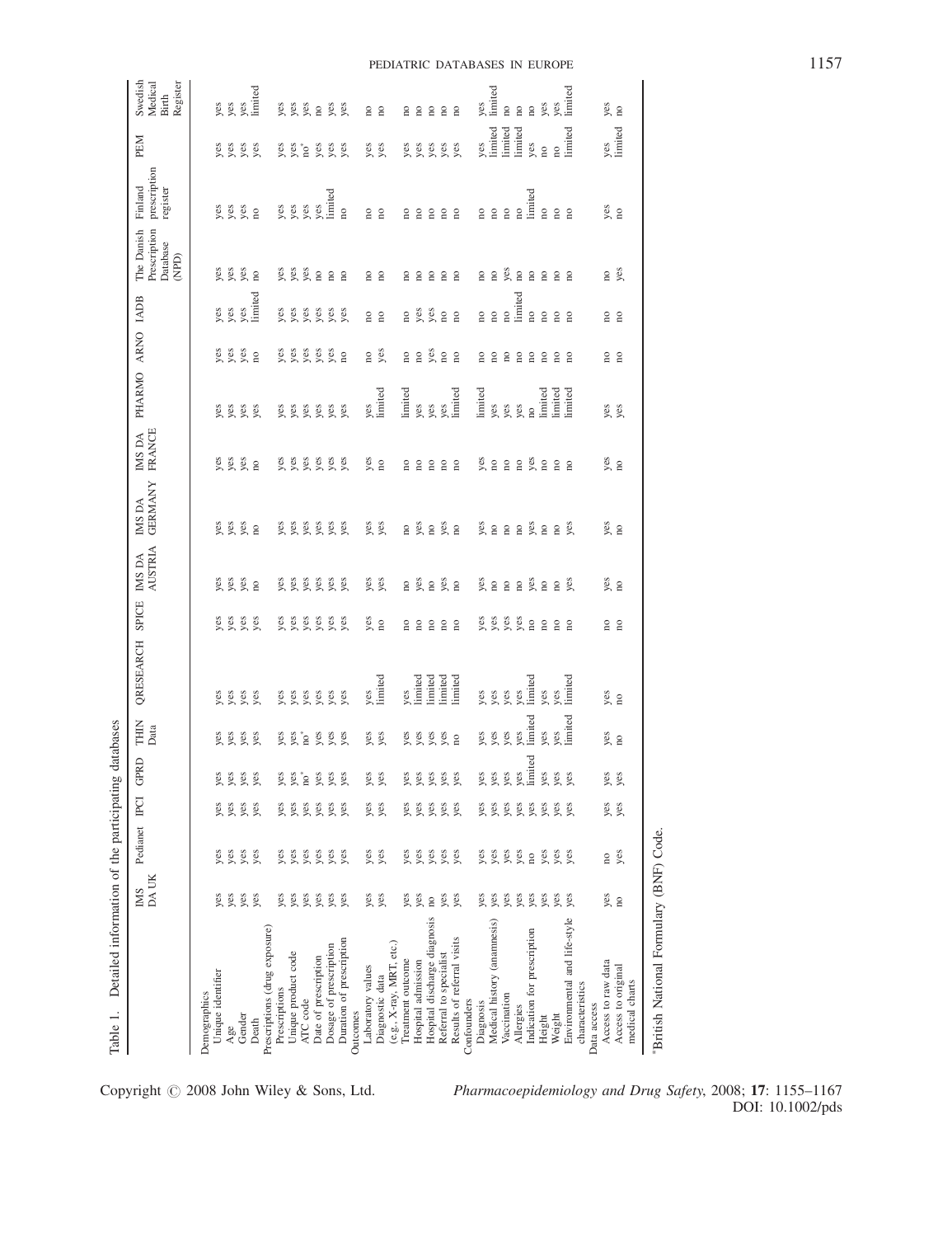

Figure 1. European countries in which databases were identified and included in survey

Databases were classified according to the primary source of data: (a) electronic medical records, (b) prescription claims, or (c) other.

Electronic medical record databases are comprised of electronic patient records from primary care physicians whereas claims databases generally use pharmacy dispensing data or data from reimbursement agencies.

### RESULTS

In total 25 datasources from 12 European countries were identified and invited to participate in the survey (Figure 1). Replies were received from 21 (84%) databases located in 10 different European countries. The Odense Pharmacoepidemiological database and the Pharmacoepidemiological database of North Jutland in Denmark were excluded from further analysis as the Danish prescription database provides comparable data but for 100% of the Danish population. (Table 2)

# NATURE OF THE DATABASES AND GENERAL CHARACTERISTICS

Most of the databases included in this survey were set up between 1991 and 1997  $(n=7)$ . Five databases were developed in the 1980s and two within the last 6 years (Table 3). The Swedish Medical Birth Register was established in the 1970s.

The majority of databases included in the survey  $(n = 15)$  were longitudinal, population-based databases. Ten databases (GPRD, IMS-DA (4 countries), IPCI, Pedianet, QRESEARCH, THIN) use electronic medical record data from GPs and primary care pediatricians and are, therefore categorized as Electronic Medical Record Databases. The GPRD, THIN, QRESEARCH, IMS-DA UK, IPCI, Pedianet are used in countries where primary care physicians are gatekeepers. IMS Germany and France contain electronic medical records but the GP is not a gatekeeper in these countries; patients may see specialists or other doctors without notifying the GP. Therefore, these databases do not necessarily provide a full picture of the longitudinal medical history of a patient.

The Scandinavian databases, the InterAction database, and PHARMO started out as drug dispensing claims databases processing all prescriptions that need to be reimbursed or are prescribed by physicians independently regardless of whether they are reimbursed or not. However, most of these databases are or can be linked with clinical registries related to hospitalizations, laboratories, cancer (e.g., Danish prescription database, PHARMO), death (e.g., Danish prescription database) and sometimes GPs (PHARMO) and have a well defined underlying patient population. The Finnish Prescription Register and the InterAction database are dispensing databases only.

The ARNO observatory is a clinical data warehouse combining data for a single patient collected for administrative use from local and regional programs dedicated to the monitoring of medical prescriptions. As it is a combination of various different databases and registries it has not been allocated to one of the above groups.

The PEM is different from the others as it is an ad hoc collection and, therefore does not qualify as an observational health care database. The Swedish Medical Birth register cannot be allocated into one of the above categories as it compiles information on ante- and perinatal factors from different sources.

For the longitudinal medical record databases, the number of registered children aged between 0 and 18 years varied between 30 000 (IMS Disease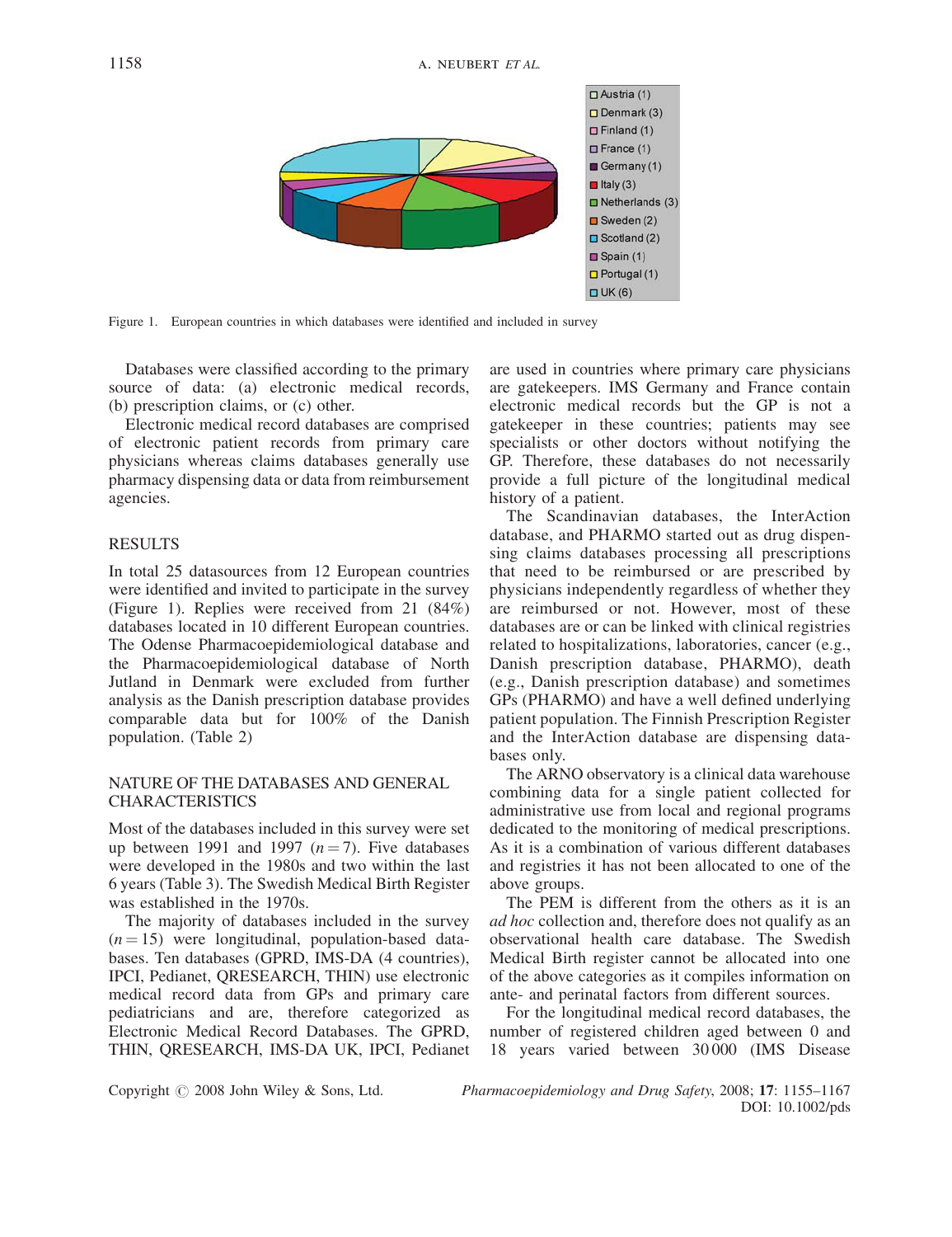| Country     | Database name                                       |                                                   | Included in analysis |
|-------------|-----------------------------------------------------|---------------------------------------------------|----------------------|
| <b>UK</b>   | General Practice Research Database (GPRD)           | www.gprd.com                                      | yes                  |
|             | IMS Disease Analyzer (IMS-DA)                       | www.imshealth.com                                 | yes                  |
|             | The Health Improvement Network Data (THIN)          | www.epic-uk.org                                   | yes                  |
|             | Prescription Event Monitoring (PEM)                 | www.dsru.org                                      | yes                  |
|             | Prescription Pricing Authority (PPA)                | www.dmd.nhs.uk                                    | $no^{\dagger}$       |
|             | ORESEARCH                                           | www.qresearch.org                                 | yes                  |
| Scotland    | Scottish Programme for Improving Clinical           | http://www.abdn.ac.uk/general_                    | yes                  |
|             | Effectiveness in Primary Care (SPICE)               | practice/research/special/pcciu-r/<br>index.shtml |                      |
|             | Medicines Monitoring Unit (MEMO)                    |                                                   | no <sup>7</sup>      |
| Italy       | Pedianet                                            | www.pedianet.it                                   | yes                  |
|             | Sistema Informativo Sanitario Regionale             |                                                   | no                   |
|             | Database-FVG region (FVG)                           |                                                   |                      |
|             | <b>ARNO</b> Observatory                             | http://osservatorioarno.cineca.org                | yes                  |
| Denmark     | The Danish Prescription Database (NPD)              | http://www.dst.dk/TilSalg/                        | yes                  |
|             |                                                     | Forskningsservice/Fsedatabaser/<br>LMDB.aspx      |                      |
|             | Odense Pharmacoepidemiological                      |                                                   | $no^*$               |
|             | Database (OPED)                                     |                                                   |                      |
|             | Pharmacoepidemiological Database North              |                                                   | $no^*$               |
|             | Jutland (PDNJ)                                      |                                                   |                      |
| Sweden      | Swedish Medical Birth Register                      | www.socialstyrelsen.se                            | yes                  |
|             | Prescribed Drug Register                            |                                                   | no                   |
| Netherlands | Integrated Primary Care Information Database (IPCI) | www.ipci.nl                                       | yes                  |
|             | PHARMO-Record-Linkage-System (PHARMO)               | www.pharmo.nl                                     | yes                  |
|             | InterAction Database (IADB)                         | www.iadb.nl                                       | yes                  |
| Finland     | Finland Prescription Register                       | www.kela.fi                                       | yes                  |
| Portugal    | <b>CEFAR</b>                                        |                                                   | no                   |
| Spain       | Base de datos para la Investigacion                 |                                                   | no                   |
|             | Farmacoepidemiologica en Atencion                   |                                                   |                      |
|             | Primaria (BIFAP)                                    |                                                   |                      |
| Germany     | IMS Disease Analyzer (IMS DA)                       | www.imshealth.de                                  | yes                  |
| Austria     | IMS Disease Analyzer (IMS DA)                       | www.imshealth.at                                  | yes                  |
| France      | IMS Disease Analyzer (IMS DA)                       |                                                   | yes                  |

Table 2. List of databases identified and invited to the survey

reply received but not included because population already covered by Danish Prescription Database. Treply received but no information provided.

Analyzer Austria) and 1.15 million (the General Practice Research Database (GPRD). In total, information is available for 4 million children in the medical records databases and at least 1 million children in the three population-based claims databases. (Table 3)

All databases record the age and gender of patients. Death related information is available in 53%  $(n = 9)$ of the databases. In the Danish prescription database, death related information may be obtained by data linkage. (Table 1)

#### CLINICAL AND TREATMENT DATA

Table 1 provides an overview of the information available in each database as they have been provided by the survey.

#### Drug exposure

All databases that participated in the survey collect information about prescription drugs and the units dispensed or prescribed, most of them also record the dosage regimen which is particularly important for the pediatric population. In the Danish prescription database the dosage regimen is not known, and in the Finland prescription register this information is stored as a text file for 1.5 years only. The prescribed duration of drug use can be obtained in 14 databases but is not known for the Danish and Finish prescription registers.

Information on drugs that need a prescription but are not reimbursed is usually available in electronic patient record databases and in some pharmacy-based dispensing databases (e.g., InterAction, PHARMO) but not in the claims oriented dispensing databases.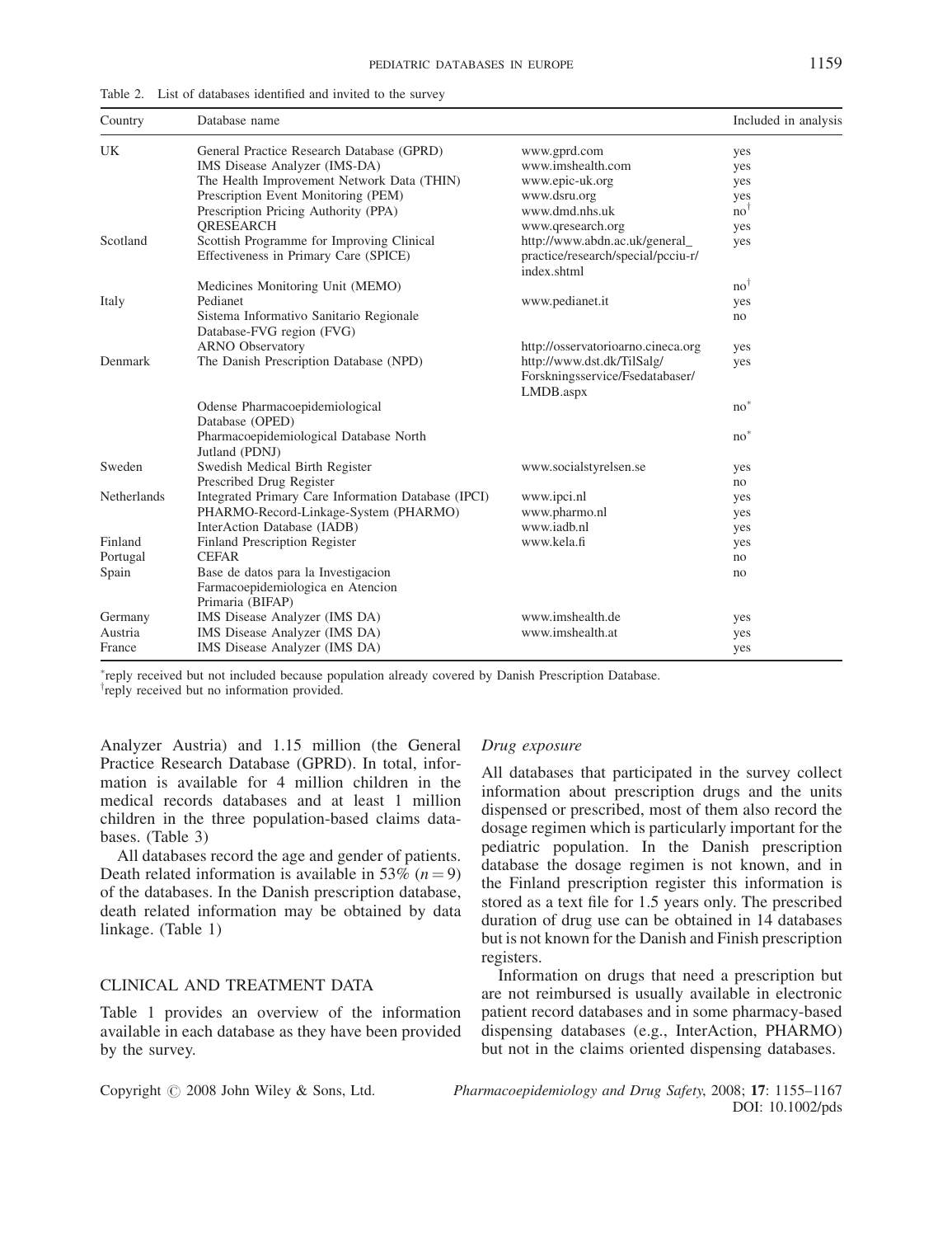| Table 3.                                                                                 | Characteristics of participating databases                                                                                                                                                                                                                                                     |                  |                        |                                            |                                                      |                                                        |                                |
|------------------------------------------------------------------------------------------|------------------------------------------------------------------------------------------------------------------------------------------------------------------------------------------------------------------------------------------------------------------------------------------------|------------------|------------------------|--------------------------------------------|------------------------------------------------------|--------------------------------------------------------|--------------------------------|
| Database name                                                                            | General description of the database                                                                                                                                                                                                                                                            | Starting<br>year | Number of<br>children* | $%$ coverage of<br>population<br>pediatric | person years<br>Children's<br>beginning<br>since the | utilization<br>Pediatric<br>studies<br>$d\mathrm{rug}$ | Pediatric<br>studies<br>safety |
|                                                                                          | Electronic medical record databases                                                                                                                                                                                                                                                            |                  |                        |                                            |                                                      |                                                        |                                |
| The Health Improvement<br>Network (THIN) Data                                            | THIN is a collection of general practice data from GPs'<br>electronic records of their consultations with<br>patients in UK practices <sup>20</sup>                                                                                                                                            | 1985             | 501936                 | Approx. 4                                  | 5.5 million                                          |                                                        |                                |
| General Practice Research<br>Database (GPRD)                                             | The GPRD is a computerized database of anonymized<br>Currently data are being collected on over 3 million<br>longitudinal medical records from primary care.<br>active patients (approx. 9 million in total) from<br>almost 400 primary care practices throughout<br>the UK <sup>6,21,22</sup> | 1987             | 1146578                | $\circ$                                    | 5.1 million                                          | $23 - 25$                                              | $26 - 29$                      |
| IMS Disease Analyzer UK<br>(IMS-DA UK)                                                   | corresponding healthcare professional in the doctor's<br>IMS DA comprises longitudinal patient data which<br>captures primary care interventions made by the<br>office. In the UK it comprises information for<br>3 million patients provided by 570 doctors                                   | 1991             | 460000                 | 5.8                                        | 2.3 million                                          | 30                                                     |                                |
| ORESEARCH                                                                                | making general practice derived database for research.<br>It is a large patient level aggregated database of<br>practices in the UK over the last 10-15 years <sup>31</sup><br>health records from 520 general<br>a high quality non-profit<br>QResearch is<br>anonymized                      | 1988             | 739977                 | ${}^{\circ}$                               | 8.8 million                                          |                                                        |                                |
| Effectiveness in Primary<br>Scottish Programme for<br>Improving Clinical<br>Care (SPICE) | based in Scotland covering approximately 2/5ths of<br>The SPICE database consists of electronic patient<br>records collected from over 300 general practices<br>the Scottish population                                                                                                        | 2000             | 387356                 | $\sqrt{4}$                                 | n.n                                                  |                                                        |                                |
| Pedianet                                                                                 | the care of any of the 105 primary pediatricians that<br>The PEDIANET database in Italy is a longitudinal<br>pediatricians general practice database comprising<br>data of children (0-14 years) who are under<br>currently provide data to the database                                       | 2000             | 106554                 | n.n.                                       | 315065                                               | 32,33                                                  | 32                             |
| Integrated Primary Care<br>Information (IPCI)                                            | database, containing information from electronic<br>The IPCI database is a general practice research<br>patient records of 150 GPs covering more than<br>$1000000$ patients <sup>34</sup>                                                                                                      | 1992             | 161108                 | 4                                          | 550540                                               | 35,36                                                  | 37                             |
|                                                                                          |                                                                                                                                                                                                                                                                                                |                  |                        |                                            |                                                      |                                                        | (Continues)                    |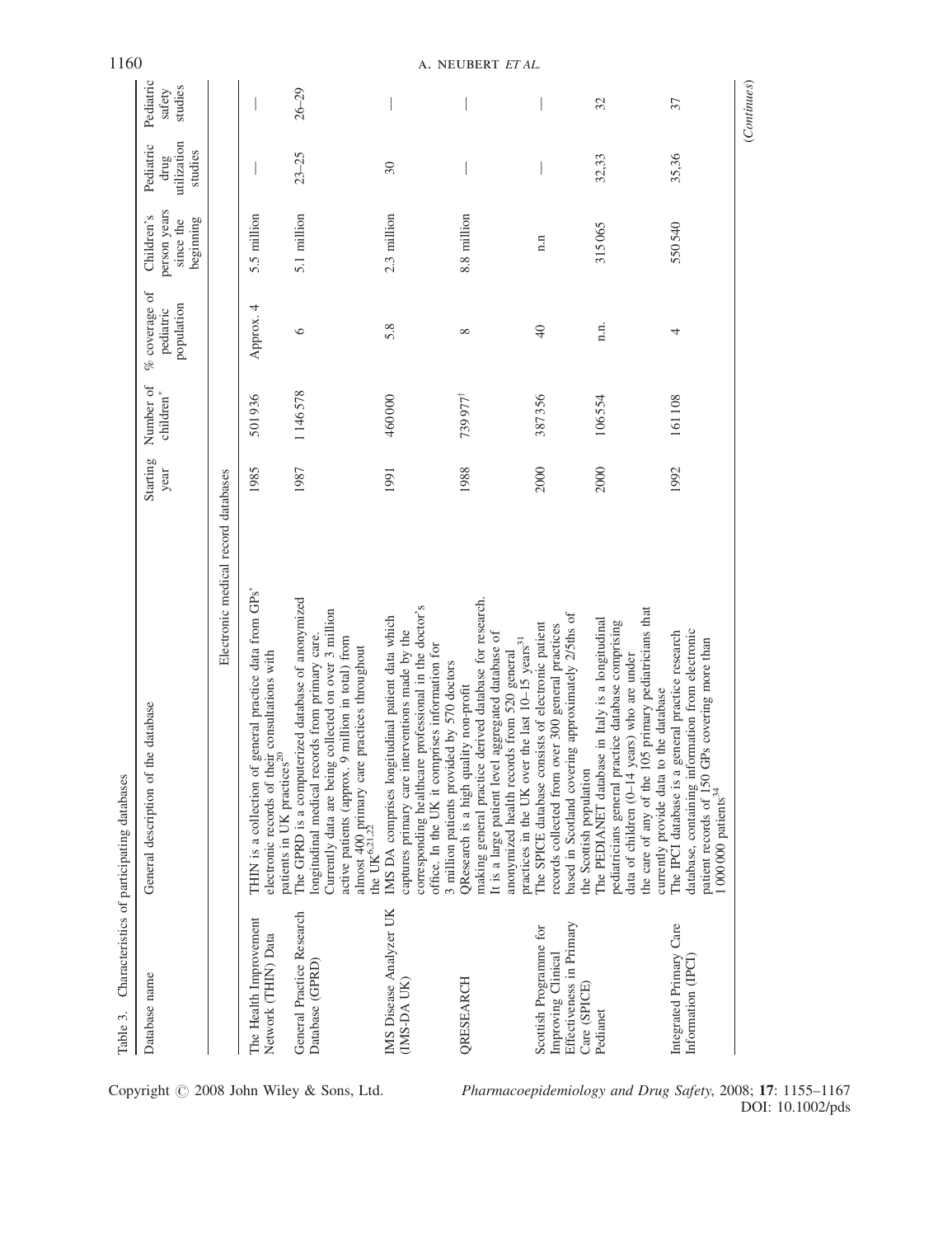| Table 3. (Continued)                               |                                                                                                                                                                                                                                                                                                                                                                                                                                                                                                                                           |                  |                        |                                            |                                                      |                                             |                                |
|----------------------------------------------------|-------------------------------------------------------------------------------------------------------------------------------------------------------------------------------------------------------------------------------------------------------------------------------------------------------------------------------------------------------------------------------------------------------------------------------------------------------------------------------------------------------------------------------------------|------------------|------------------------|--------------------------------------------|------------------------------------------------------|---------------------------------------------|--------------------------------|
| Database name                                      | General description of the database                                                                                                                                                                                                                                                                                                                                                                                                                                                                                                       | Starting<br>year | Number of<br>children* | $%$ coverage of<br>population<br>pediatric | person years<br>Children's<br>beginning<br>since the | utilization<br>Pediatric<br>studies<br>drug | Pediatric<br>studies<br>safety |
|                                                    | Electronic medical record databases                                                                                                                                                                                                                                                                                                                                                                                                                                                                                                       |                  |                        |                                            |                                                      |                                             |                                |
| France (IMS-DA France)<br>IMS Disease Analyzer     | IMS DA France comprises longitudinal patient data which<br>corresponding healthcare professional in the doctor's<br>1.1 million patients provided by 540 doctors. The<br>office. In France it comprises of information for<br>capture primary care interventions made by the<br>data are not necessarily complete since other<br>physicians may be consulted without the GP                                                                                                                                                               | 1997             | 190000                 | 2.90                                       | 1.7 million                                          |                                             |                                |
| IMS Disease Analyzer                               | IMS DA Austria comprises longitudinal patient data which<br>0.5 million patients provided by 120 doctors. The data<br>corresponding healthcare professional in the doctor's<br>office. In Austria it comprises of information for<br>Austria (IMS-DA Austria) capture primary care interventions made by the<br>are not necessarily complete since other<br>knowing this                                                                                                                                                                  | 1995             | 30000                  | $\infty$                                   | 270000                                               |                                             |                                |
| MS Disease Analyzer<br>Germany (IMS-DA<br>Germany) | IMS DA Germany comprises longitudinal patient data which capture<br>physicians may be consulted without the GP knowing this<br>are not necessarily complete since other physicians may<br>healthcare professional in the doctor's office <sup>38</sup> The data<br>primary care interventions made by the corresponding<br>be consulted without the GP knowing this                                                                                                                                                                       | 1992             | 250000                 | ७                                          | 2.2 million                                          |                                             |                                |
|                                                    | Prescription claims databases                                                                                                                                                                                                                                                                                                                                                                                                                                                                                                             |                  |                        |                                            |                                                      |                                             |                                |
| PHARMO                                             | population including 2 million residents in the Netherlands<br>and enables to follow-up drug use and hospitalizations<br>nd 200000 patients) are linked to GP<br>in patients for an average of 10 years. <sup>39</sup> Part of the<br>The PHARMO database constitutes a well-defined<br>database (arou<br>patient records                                                                                                                                                                                                                 | 1985             | >360000                | $\overline{4}$                             | 2.2 million                                          | 40,41                                       |                                |
| InterAction Database<br>(IADB.nI)                  | Pharmacoepidemiology and Pharmacotherapeutics (SFF),<br>longitudinal drug prescription records from more than<br>Groningen University Institute for Drug Exploration<br>50 public pharmacies in Northern and Eastern parts<br>(ADB.nl collects drug prescription data from public<br>is a project of the Department of Social Pharmacy,<br>(GUIDE). The drug prescription database provides<br>of the Netherlands, covering a population of $\epsilon$ co.000 page $42.43$<br>the Netherlands. IADB.nl<br>500000 people.<br>pharmacies in | 1994             | 111960                 | 3                                          | 615330                                               | 44–47                                       |                                |
|                                                    |                                                                                                                                                                                                                                                                                                                                                                                                                                                                                                                                           |                  |                        |                                            |                                                      |                                             | (Continues)                    |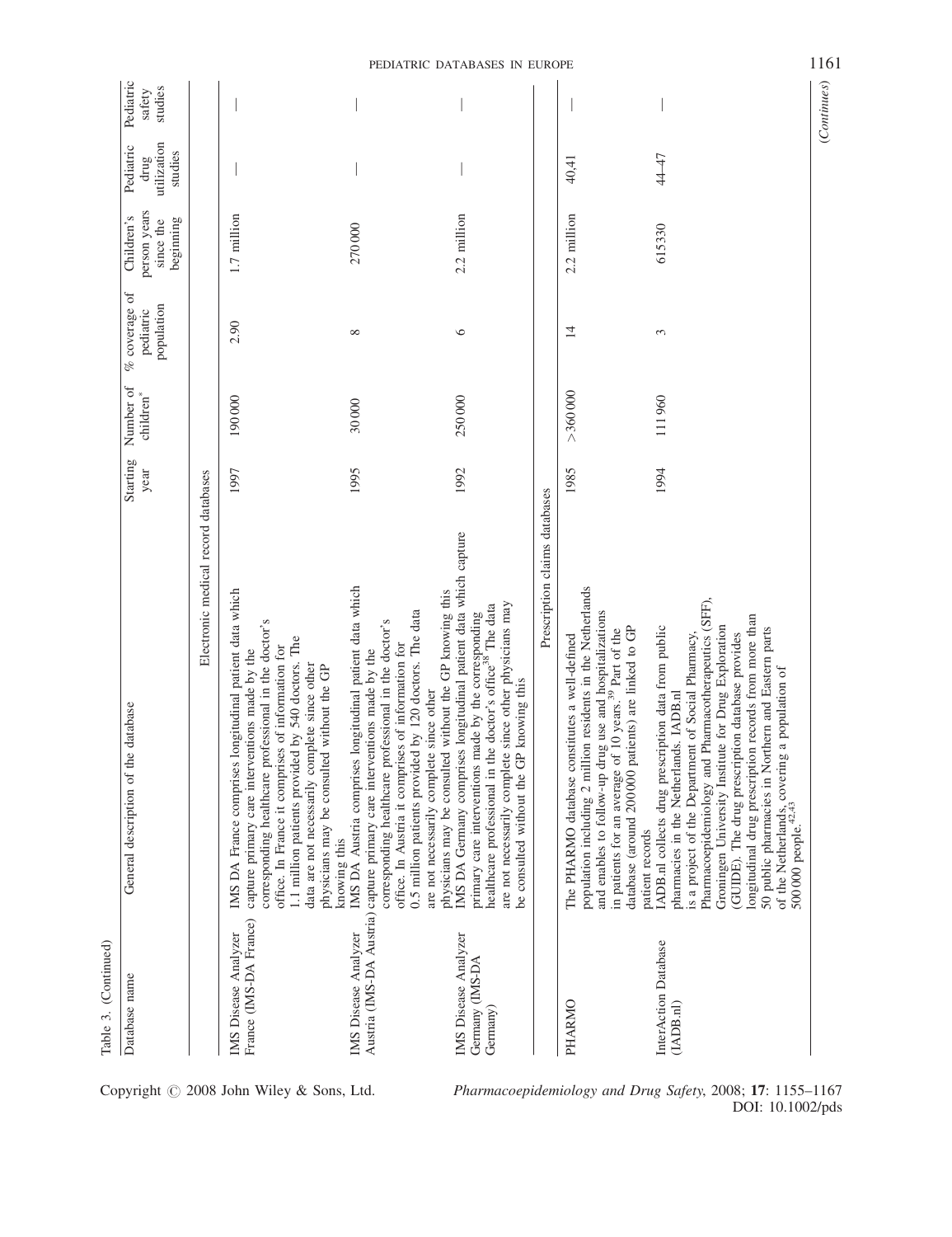| Table 3. (Continued)                                              |                                                                                                                                                                                                                                                                                                                                                                                                                                                                                                                                                        |                  |                        |                                             |                                                      |                                                        |                                |
|-------------------------------------------------------------------|--------------------------------------------------------------------------------------------------------------------------------------------------------------------------------------------------------------------------------------------------------------------------------------------------------------------------------------------------------------------------------------------------------------------------------------------------------------------------------------------------------------------------------------------------------|------------------|------------------------|---------------------------------------------|------------------------------------------------------|--------------------------------------------------------|--------------------------------|
| Database name                                                     | General description of the database                                                                                                                                                                                                                                                                                                                                                                                                                                                                                                                    | Starting<br>year | Number of<br>children* | $\%$ coverage of<br>population<br>pediatric | person years<br>Children's<br>beginning<br>since the | utilization<br>Pediatric<br>studies<br>$d\mathrm{rug}$ | Pediatric<br>studies<br>safety |
|                                                                   | Prescription claims databases                                                                                                                                                                                                                                                                                                                                                                                                                                                                                                                          |                  |                        |                                             |                                                      |                                                        |                                |
| The Danish Prescription<br>Database                               | hospital pharmacies, and the Danish Serum Institute to the<br>primary health care and the hospital sector in Denmark. It<br>from reports submitted by pharmacies,<br>complete statistics on the use and cost of drugs in the<br>population of Denmark. Drug prescription and sales<br>was initiated in January 1994 and covers the entire<br>The Danish Prescription Database aims to provide<br>Register of Medical Product Statistics. <sup>48</sup><br>data is retrieved                                                                            | 1995             | n.n                    | 100                                         | n.n.                                                 | $\frac{1}{4}$                                          |                                |
| Finland Prescription<br>Register                                  | In 2004 the register comprised about 97% of all reimbursed<br>been reimbursed immediately upon purchase at a pharmacy.<br>Social Insurance Institution of Finland (Kela). This register<br>medicine, the prescribing doctor, as well as the cost and<br>reimbursement paid for the medicine. <sup>50</sup><br>prescriptions. The register includes information derived<br>The Finland Prescription Register is maintained by the<br>comprises all purchases of medicines which have<br>from the prescription, relating to the patient, the             | 1994             | 480000                 | 100                                         | $\stackrel{\triangle}{\geq}$                         | 51,52                                                  | 53,54                          |
|                                                                   | Others                                                                                                                                                                                                                                                                                                                                                                                                                                                                                                                                                 |                  |                        |                                             |                                                      |                                                        |                                |
| <b>ARNO</b> Observatory                                           | with an epidemiological approach to a population of almost<br>10 million people. The distinctive feature of this system is<br>to offer to the Italian Local Health Units (LHU) a Clinical<br>ARNO observatory is an on-line multicentric observatory,<br>comparable epidemiological and economic indicators. <sup>55</sup><br>Data Warehouse with homogeneous data deriving from<br>conceived to combine and aggregate data collected for<br>administrative use for a single patient and to build<br>different geographical areas. The system has been | 1987             | 1500000                | $\Box$                                      | 10 million                                           | 56–58                                                  |                                |
| Monitoring (PEM)<br>Prescription-Event                            | marketed medicines prescribed by primary care physicians in<br>Patients are identified from dispensed NHS prescriptions. <sup>59</sup><br>England, using the observational cohort technique of PEM<br>systematic, pro-active ad hoc post-marketing surveillance<br>studies to monitor the safety and utilization of newly<br>Research Unit (DSRU) conducts<br>The Drug Safety                                                                                                                                                                          | 1984             | 59490                  | ₹                                           | $\frac{\triangleleft}{\triangle}$                    | $\degree$                                              |                                |
| Swedish Medical<br><b>Birth Register</b>                          | unchanged since 1973. To date the Birth register comprises information<br>infant. Even though the basic structure of the register has remained<br>on patients' identity, social factors, maternal history, pregnancy, delivery, and the infant particularly at birth. <sup>61</sup><br>and perinatal factors, and their importance for the health of the<br>The purpose of the register is to compile information on ante-<br>The Swedish Medical Birth Registry was established in 1973.                                                              | 1973             | 3230794                | 99 of all births                            | $\sum_{i=1}^{n}$                                     |                                                        |                                |
| N/A, not applicable.<br>n.n., not named.<br>*In 2004.<br>In 2006. |                                                                                                                                                                                                                                                                                                                                                                                                                                                                                                                                                        |                  |                        |                                             |                                                      |                                                        |                                |

Copyright  $\odot$  2008 John Wiley & Sons, Ltd. Pharmacoepidemiology and Drug Safety, 2008; 17: 1155-1167 DOI: 10.1002/pds

1162  $\alpha$  NEUREDT ET AL.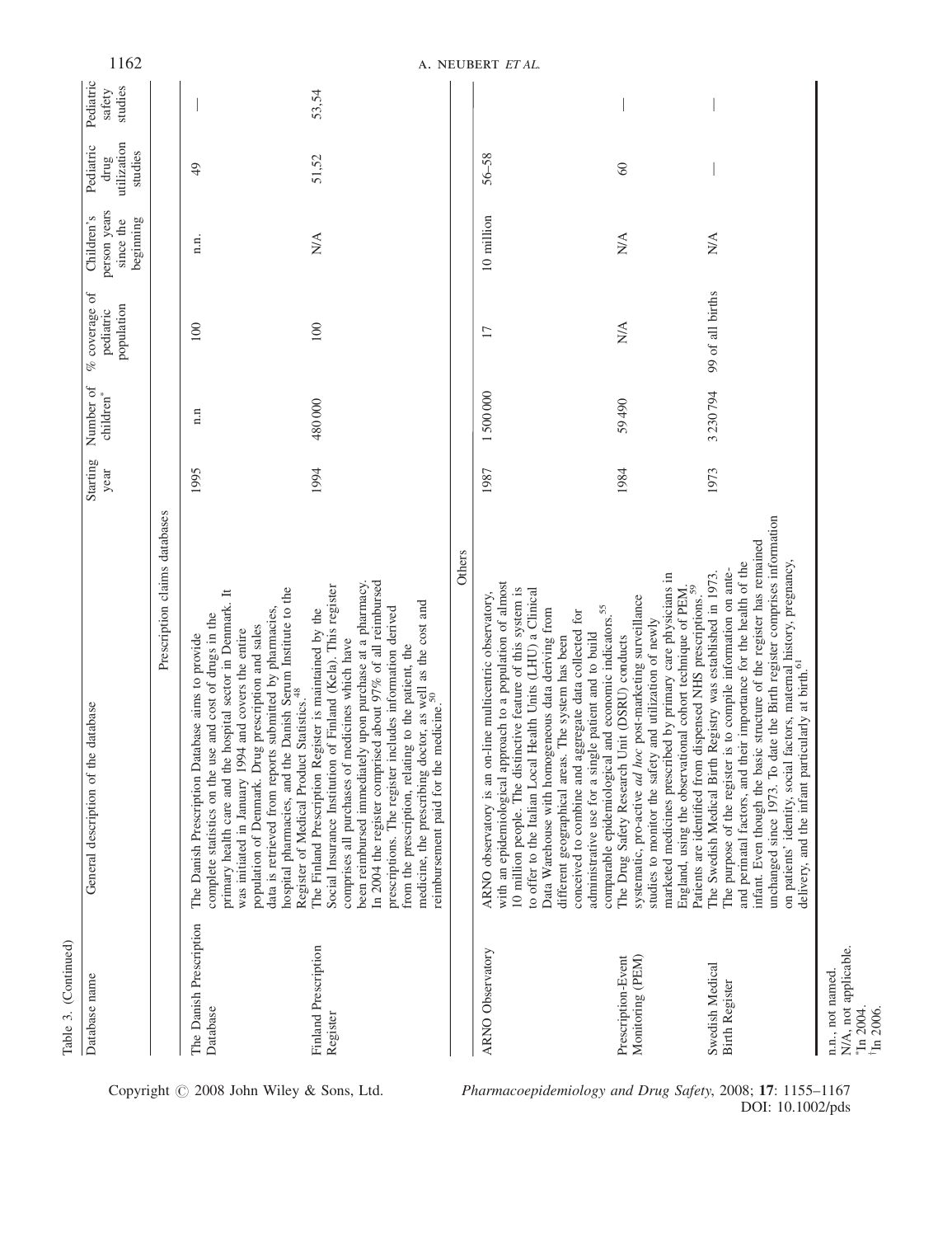Drugs that do not require a prescription (e.g., over the counter (OTC) drugs) will be recorded in some databases such as IMS Disease Analyzer, GPRD, or THIN but only if they have been prescribed by the primary care physician. This is particularly common in the pediatric population because in children these drugs are reimbursed by the National Health Care Systems. The Swedish Medical Birth Registry keeps only information on OTC drugs which have been used by the mother prior to birth.

All databases  $(n = 17)$  use a coding system for therapy data, such as the Anatomical Therapeutic Chemical Classification (ATC), the British National Formulary (BNF) classification codes, or the Multilex Code. (Table 1)

#### **Outcomes**

Clinical data such as symptoms, signs, outpatient diagnoses, laboratory, and diagnostic (e.g., X-Ray, MRI, etc.) results or hospital admissions are usually available in the electronic patient record databases but not completely in the dispensing-based databases. The latter ones need to be linked to other registries such as hospitalizations (e.g., Danish prescription database, PHARMO) death (Danish prescription database) or pathology (e.g., PHARMO) to have clinical outcome data. Whereas inpatient data are frequently linked, the link with outpatient diagnoses is rare.

Validation of outcomes by means of additional data requests from physicians is possible in a few databases, for example, GPRD, IPCI, Pedianet, and PHARMO. These databases would also allow for the collection of patient reported outcomes.

#### **Confounders**

Major confounders in pharmacoepidemiological research are indications for prescriptions, severity of the underlying disease, and contraindications (e.g., allergies etc.). Whereas most of this information is available in the electronic medical record databases, particularly diagnosis and indications are not available in dispensing databases. Some electronic medical record databases have indications directly linked to prescriptions (by the physician) (IMS, IPCI, and PEM), in others the indication needs to be deducted from the reason of visit.

#### Accessibility and costs of databases

The majority of databases  $(n = 12)$  provide researchers with access to raw data in the database but most do not sell the raw data. On the other hand, the providers of only four databases (GPRD, Pedianet, PHARMO, and IPCI) stated that anonymous copies of original medical charts may be requested by researchers. For all four databases publications exist in which additional data were asked for. None of the databases may be accessed free of charge, although most of them provide special conditions if data are used for academic research purposes.

#### Previous conduct of pediatric research

All databases have previously been used to conduct pharmacoepidemiological research and numerous scientific publications are available for all of them.

With respect to pediatric pharmacoepidemiological research only 10 out of the 17 assessed databases have studies published which are specifically relevant to the pediatric population. The majority of these studies are qualitative and quantitative drug utilization studies. So far, and to our knowledge only GPRD, Pedianet, and IPCI have published studies that have investigated the safety of specific pediatric drugs. (Table 3)

### DISCUSSION

This survey has shown that pediatric pharmacoepidemiological studies could be conducted based on real life drug utilization and outcome data available for at least 4 million children. A large source population is very important, especially to assess drug safety since drug use is often very short and some events (e.g., cardiovascular) can be quite rare.

The advantages of using automated databases for pediatric medicines research have been well discussed previously.<sup>6</sup> Our survey focused on the European context and indicates that in principle many healthcare databases are available for pediatric pharmacoepidemiological studies. Based on the data needed and the database characteristics multisource studies could be carried out, although most of the databases have not yet been used specifically for pediatric pharmacoepidemiological studies.

The databases identified are particularly useful for studying drug utilization because they record prescriptions or drug dispensing. The results of these utilization studies could generate useful data on age, gender, and country patterns of drug use as well as dosages and duration of use. Off label and unlicensed use of drugs could be studied in all databases providing indications and dosages (electronic medical record databases). Most databases were also suitable for drug safety studies, although the types of outcome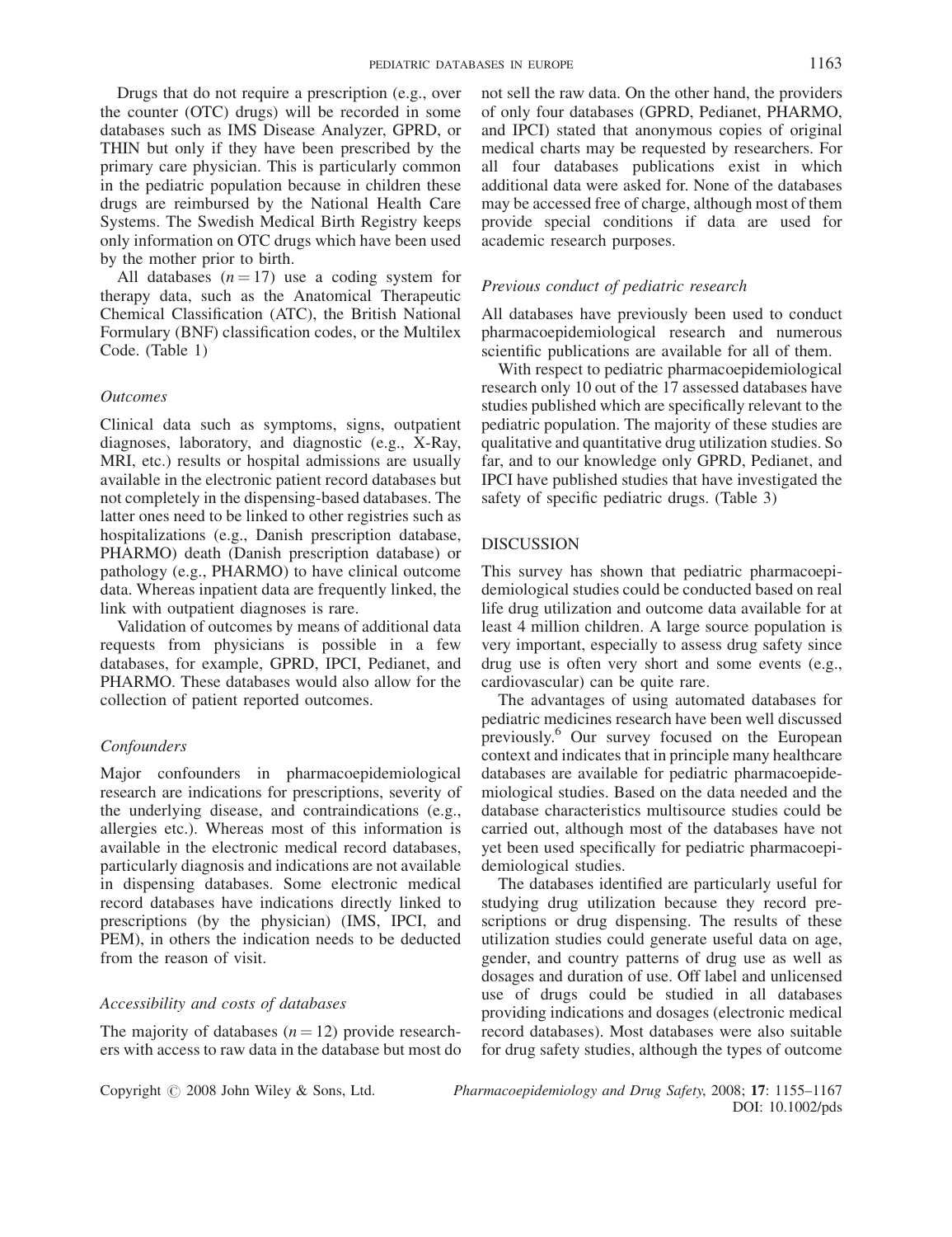that can be validly assessed differ considerably between the databases.

Drug safety is a major concern in pediatrics since clinical trials are often not conducted or include a limited number of children. Databases are playing an important role in drug safety research in general since they allow large sample sizes, flexibility in design, are fast and cheap, and are not affected by issues such as selection bias, which can be the case with ad hoc studies. As our literature survey showed, only a few databases have been used previously for pediatric drug safety research and there is a need to fill this gap. As shown in the priority list of research needs for offpatent drugs in children which has been published by the EMEA Paediatric Expert Group (PEG), most of the pediatric needs are related to a lack of information on long-term drug safety in children.<sup>7</sup> The majority of databases in our survey are longitudinal databases following up patients for many years. Therefore they are an important data source for obtaining evidence regarding the safety of drugs in children over a longer period of time.

According to the survey, databases containing data from general practices (THIN, GPRD, IMS DA, QResearch, SPICE, and IPCI) and pediatricians (Pedianet) record the most detailed clinical information with respect to outcomes and confounders and are therefore eligible to be used in both utilization and safety studies. THIN, GPRD, IMS UK DA, Pedianet, and IPCI provide the most comprehensive information such as hospital admissions, medical history, treatment outcome, and death.

Combining data from different databases and countries is important in pediatric pharmacoepidemiology to increase sample sizes and to perform longterm follow-up studies. This is exemplified by the need to assess the cardiovascular risk of methylphenidate;<sup>8</sup> the assessment of the risk for stroke or myocardial infarction in children requires sample sizes far exceeding the currently available database experience in Europe.<sup>9</sup>

Combining data from similar sources within one country (UK, NL) is relatively easy since the health care system and the data structure are largely similar. Combination of raw data across countries is not mandatory in order to conduct a multisource study. Rather than looking for a similar raw data format, queries should be tailored for the type of underlying data so an equally structured output across countries can be provided, and the analysis datasets can be combined. This was successfully performed for the IMS-UK, IPCI, and Pedianet databases to describe drug utilization in children.<sup>9a</sup> Similarly data from databases with dispensing linked to hospitalizations could also be combined.

However, before cross-national studies become feasible some barriers need to be removed. Language issues may be one of the most important. This obstacle can be solved by using compatible codes and terminologies. The majority of databases already use codes for therapy data and diagnosis. However, there are different coding systems such as the International Classification of Diseases (ICD), International Classification of Primary Care (ICPC), and Read Code for diagnoses and the ATC-Classification, the Code of the British National Formulary (BNF) or Prescription Pricing Authority (PPA) for prescriptions; different versions among one system(e.g., ICD 9/ICD 10; EPhMRA ATC; WHO-ATC) are being used.

With the exception of the Swedish Medical Birth Register and the PHARMO hospital database, all databases identified in this survey are comprised of outpatient drug data. Therefore medications administered in hospital such as chemotherapy and biologicals and the treatment for rare but severe diseases such as vasculitis or pulmonary hypertension cannot be studied. It has been shown that the incidence of adverse drug reactions in pediatric hospitalized patients is much higher (9.5%) than in pediatric outpatients  $(1.46\%)^{10}$  and the use of unlicensed and off-label drugs is more common in hospitals than in community-based settings. $\frac{11}{11}$  This underlines the importance of pediatric drug utilization and safety research in hospitals.

In recent years, particularly the health care provided to neonates and pre-term neonates has received increasing attention. In the UK the Standardised Electronic Neonatal data system (SEND) has been put in place providing a structured, web-based, and realtime data collection for newborns.<sup>12</sup> Feasibility studies are currently planned to investigate the potential use of SEND in pharmacovigilance. The need to collect information on the most critical group of pediatric patients has also been acknowledged by the European Commission providing funds to develop the European Neonatal Network, a framework to facilitate the development of high-quality outcome epidemiological research as well as academic driven randomized clinical trials; however, they are currently not collecting prescription data.<sup>13</sup>

The further development of these platforms using the rapidly advancing methods in medical informatics will enhance the availability of comprehensive data on neonates although some time will be needed to accumulate sufficient number of patients. One major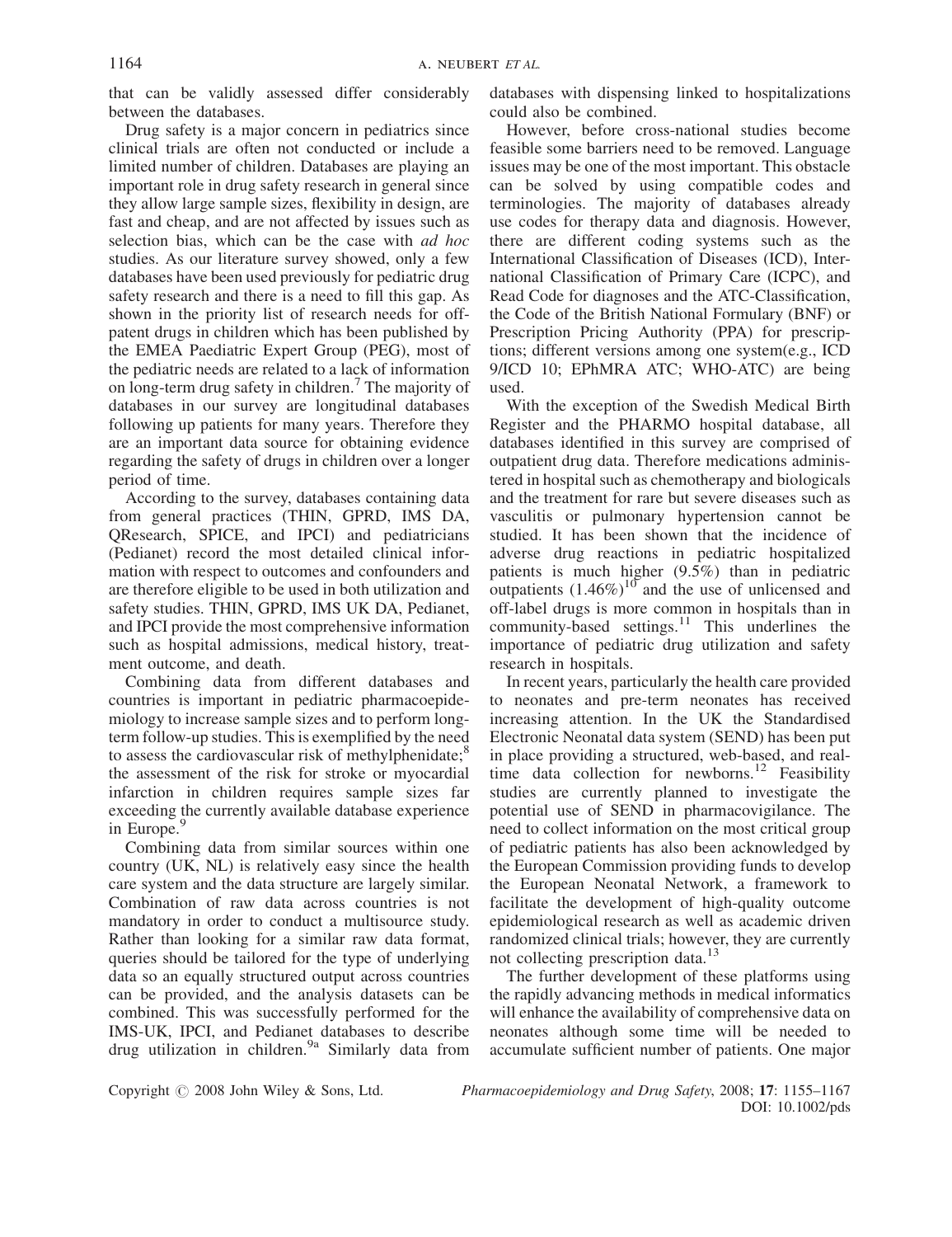challenge of the neonatal databases will be the ability to follow-up patients after the neonates have been discharged from neonatal care. This limits these databases to study acute adverse drug reactions and outcomes only. Further efforts will have to be made towards the availability of inpatient data that can be used for pharmacoepidemiology.

The importance of studying the teratogenic effects of drugs is well known since the Thalidomide disaster of more than 40 years ago. For most drugs there is no or little evidence regarding their potential impact on the fetus.

Studying teratogenic effects is one of the challenges of pediatric medicines research. Longitudinal databases are potentially suitable to study the impact of maternal use of medicines on child health over time. However, a basic requirement is linkage between data of mothers and babies. Our survey shows that only five databases provide a mother–baby link. One of them is the Swedish Medical Birth Register which was developed for the purpose of analyzing risk during pregnancy and at delivery. However, its most serious data deficiency is probably that information related to infant diagnosis is generally not captured in the database. The same limitation applies to the Danish prescription register and PHARMO database which also provides a mother–baby link but lack more detailed information like outpatient diagnoses and indication. However, both Scandinavian databases have been used to study the effects of drug use during pregnancy previously.14–19

# **CONCLUSION**

In summary this survey provides an overview of the health care databases that are available for pediatric pharmacoepidemiological research in Europe. It shows that there is huge potential for pharmacoepidemiological studies in children. The use of more than one database is essential in pediatric medicines research in order to obtain sufficient sample sizes to study rare but serious adverse drug reactions and to conduct long-term safety studies. In general the majority of the databases identified from this survey may be used to study patterns of drug utilization which can be applied immediately to further prioritize pediatric medicines research. As a result of the new regulation on Medicinal Products for Pediatric use, pharmacoepidemiological studies will become more important, providing evidence on the safety and efficacy of drugs used in children. Future research should focus on establishing methods for bringing existing data from different databases together to maximize their potential.

Databases with information on hospitalized children are scarce. However, the recent developments in electronic prescribing and electronic medical record keeping in hospitals could potentially provide specialist data for pediatric medicines research and should be influenced now to build data sources which can be used in future pharmacoepidemiological research.

## ACKNOWLEDGEMENTS

The authors thank the database providers (Simon Harris and Peter Stephens (IMS), John Parkinson (GPRD), Mary Thompson (THIN), Luigi Cantarutti and Gino Picelli (Pedianet), Emma Nilson (Swedish Medical Birth Register), Julia Hippisley-Cox (QResearch), Jaana Martikainen (Finland Prescription Register), Colin Simpson (SPICE), Christiane Gasse (Danish Prescription Database), Lynda Wilton (PEM), Joëlle A. Erkens (PHARMO), Lolkje de Jong van den Berg (InterAction Database), and Elisa Rossi (ARNO Observatory) for participating in the survey. Furthermore we thank I.Ri.D.I.A.-S.r.l for the technical implementation of the survey.

The project has been funded under the European Community's 6th framework programme project number LSHB-CT-2005-005216: TEDDY (Task force in Europe for Drug Development for the Young).

## **REFERENCES**

- 1. European Medicines Agency. Guideline on Risk Management Systems for Medicinal Products for Human Use; November 2005; http://www.emea.europa.eu/pdfs/human/euleg/9626805en.pdf. (accessed 18 March 2008).
- 2. Sturkenboom M. Other databases in Europe for the Analytic Evaluation of Drug Effects. In: Mann RD, Andrews EB (eds). Pharmacovigilance, 2nd ed. Wiley: Chichester, 2007.
- 3. International Society for Pharmacoepidemiology: Database Resources; January 2006; http://www.pharmacoepi.org. (accessed 10 September 2007).
- 4. Black N, Barker M, Payne M. Cross sectional survey of multicentre clinical databases in the United Kingdom. BMJ 2004; 328: 1478–1481.
- 5. Royal College of Paediatrics & Child Health. Safer and Better Medicines for Children — Developing the Clinical and Research Base of Paediatric Pharmacology in the United Kingdom. RCPCH Publications Limited: London, 2004.
- 6. Wong IC, Murray ML. The potential of UK clinical databases in enhancing paediatric medication research. Br J Clin Pharmacol 2005; 59(6): 750–755.
- 7. EMEA. Paediatric Working Party. Updated Priority List: Revised for Studies into Off-Patent Paediatric Medicinal Pro-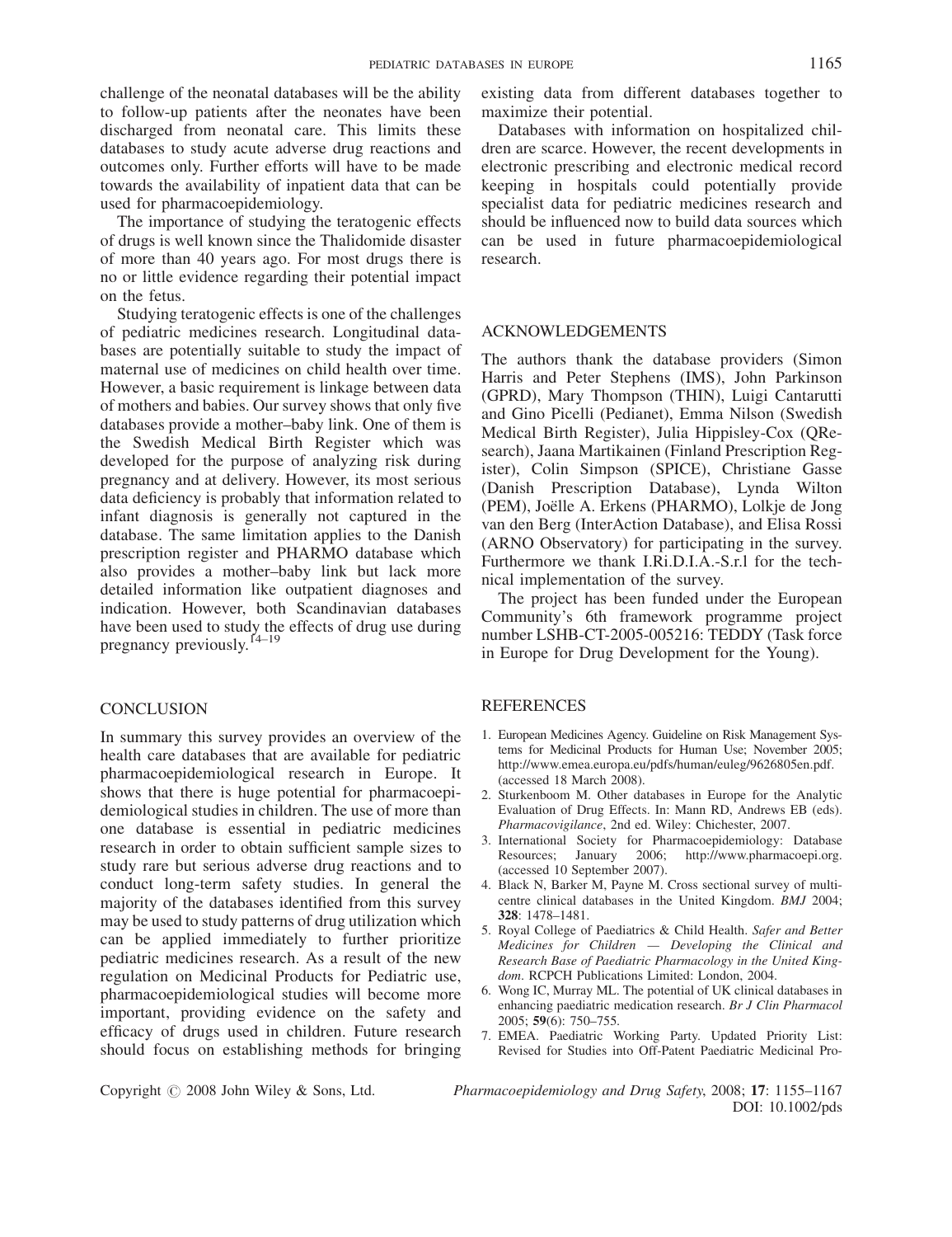ducts; June 2007; http://www.emea.europa.eu/pdfs/human/paediatrics/19797207en.pdf (accessed 19 March 2007).

- 8. Nissen SE. ADHD drugs and cardiovascular risk. N. Engl J Med 2006; 354: 1445–1448.
- 9. Wren C, O'Sullivan JJ, Wright C. Sudden death in children and adolescents. Heart 2000; 83: 410–413. 9a. Sturkenboom MCJM, Verhamme KMC, Murray ML, Neubert AC, Caudri D, Picelli G, Giaquinto C, Cantarutti L, Nicolosi A, Baiardi P, Ceci A, Wong IC. Drug utilisation in children: a cohort study in three European countries. BMJ (in press).
- 10. Impicciatore P, Choonara I, Clarkson A, et al. Incidence of adverse drug reactions in paediatric in/out-patients: a systematic review and meta-analysis of prospective studies. Br J Clin Pharmacol 2001; 52: 77–83.
- 11. Pandolfini C, Bonati M. A literature review on off-label drug use in children. Eur J Pediatr 2005; 164(9): 552-558.
- 12. NHS Neonatal Networks. Standardised Electronic Neonatal Database, 2006. http://www.neonatal.org.uk/Healthcare+ Professionals/SEND/ (accessed 18 March 2008).
- 13. Neonatal European Information System. http://www.euroneonet.org (accessed 18 March 2008).
- 14. Dalberg K, Eriksson J, Holmberg L. Birth outcome in women with previously treated breast cancer–a population-based cohort study from Sweden. PLoS Med 2006; 3(9): e336. 1597–1602.
- 15. Källén B. Use of folic acid supplementation and risk for dizygotic twinning. *Early Hum Dev* 2004; **80**(2): 143–151.
- 16. Norgard B, Pedersen L, Jacobsen J, et al. The risk of congenital abnormalities in children fathered by men treated with azathioprine or mercaptopurine before conception. Aliment Pharmacol Ther 2004; 19(6): 679–685.
- 17. Ratanajamit C, Vinther SM, Jepsen P, et al. Adverse pregnancy outcome in women exposed to acyclovir during pregnancy: a population-based observational study. Scand J Infect Dis 2003; 35(4): 255–259.
- 18. Wogelius P, Norgaard M, Gislum M, et al. Further analysis of the risk of adverse birth outcome after maternal use of fluoroquinolones. Int J Antimicrob Agents 2005; 26(4): 323–326.
- 19. Zetterstrom K, Lindeberg SN, Haglund B, et al. Chronic hypertension as a risk factor for offspring to be born small for gestational age. Acta Obstet Gynecol Scand 2006; 85(9): 1046–1050.
- 20. Lewis JD, Schinnar R, Bilker WB, et al. Validation studies of the health improvement network (THIN) database for pharmacoepidemiology research. Pharmacoepidemiol Drug Saf 2007; 16(4): 393–401.
- 21. Jick SS, Kaye JA, Vasilakis-Scaramozza C, et al. Validity of the general practice research database. Pharmacotherapy 2003; 23(5): 686–689.
- 22. Wood L, Martinez C. The general practice research database: role in pharmacovigilance. Drug Saf 2004; 27(12): 871–881.
- 23. Ackers R, Murray ML, Besag FM, et al. Prioritizing children's medicines for research: a pharmaco-epidemiological study of antiepileptic drugs. Br J Clin Pharmacol 2007; 63(6): 689–697.
- 24. Jick H, Kaye JA, Black C. Incidence and prevalence of drugtreated attention deficit disorder among boys in the UK. Br J Gen Pract 2004; 54(502): 345–347.
- 25. Murray ML, de Vries CS, Wong IC. A drug utilisation study of antidepressants in children and adolescents using the General Practice Research Database. Arch Dis Child 2004; 89(12): 1098–1102.
- 26. Andrews N, Miller E, Grant A, et al. Thimerosal exposure in infants and developmental disorders: a retrospective cohort study in the United Kingdom does not support a causal association. Pediatrics 2004; 114(3): 584–591.
- 27. Schlienger RG, Jick SS, Meier CR. Inhaled corticosteroids and the risk of fractures in children and adolescents. Pediatrics 2004; 114(2): 469–473.
- 28. Smeeth L, Hall AJ, Fombonne E, et al. A case-control study of autism and mumps-measles-rubella vaccination using the general practice research database: design and methodology. BMC Public Health 2001; 1: 2.
- 29. van Staa TP, Cooper C, Leufkens HG, et al. Children and the risk of fractures caused by oral corticosteroids. J Bone Miner Res 2003; 18(5): 913–918.
- 30. Wong IC, Murray ML, Camilleri-Novak D, et al. Increased prescribing trends of paediatric psychotropic medications. Arch Dis Child 2004; 89(12): 1131–1132.
- 31. Hippisley-Cox J, Stables D, Pringle M. QRESEARCH: a new general practice database for research. Inform Prim Care 2004;  $12(1): 49-50.$
- 32. Sturkenboom M, Nicolosi A, Cantarutti L, et al. Incidence of mucocutaneous reactions in children treated with niflumic acid, other nonsteroidal anti-inflammatory drugs, or nonopioid analgesics. Pediatrics 2005; 116(1): e26–e33.
- 33. Barbato A, Panizzolo C, Biserna L, et al. Asthma prevalence and drug prescription in asthmatic children. Eur Ann Allergy Clin Immunol 2003; 35(2): 47–51.
- 34. Vlug AE, van der LJ, Mosseveld BM, et al. Postmarketing surveillance based on electronic patient records: the IPCI project. Methods Inf Med 1999; 38(4-5): 339-344.
- 35. 't Jong GW, Eland IA, Sturkenboom MC, et al. Unlicensed and off-label prescription of respiratory drugs to children. Eur Respir J 2004; 23(2): 310–313.
- 36. Akkerman AE, van der Wouden JC, Kuyvenhoven MM, et al. Antibiotic prescribing for respiratory tract infections in Dutch primary care in relation to patient age and clinical entities. J Antimicrob Chemother 2004; 54(6): 1116–1121.
- 37. 't Jong GW, Eland IA, Sturkenboom MC, et al. Determinants for drug prescribing to children below the minimum licensed age. Eur J Clin Pharmacol 2003; 58(10): 701–705.
- 38. Dietlein G, Schroder-Bernhardi D. Use of the mediplus patient database in healthcare research. Int J Clin Pharmacol Ther 2002; 40(3): 130–133.
- 39. Herings RM. PHARMO: A record linkage system for postmarketing surveillance of prescription drugs in the Netherlands. Universiteit Utrecht: Utrecht, 1993.
- 40. Hugtenburg JG, Heerdink ER, Egberts AC. Increased psychotropic drug consumption by children in the Netherlands during. 1995–2001 is caused by increased use of methylphenidate by boys. Eur J Clin Pharmacol 2004; 60(5): 377–379.
- 41. Herings RM, de Boer A, Strieker BH, et al. A rapid method to estimate the incidence rate and prevalence of insulin-dependent diabetes mellitus in children 0–19 years of age. Pharm World Sci 1995; 17(1): 17-19.
- 42. de Vries CS, van den Berg PB, Timmer JW, et al. Prescription data as a tool in pharmacotherapy audit (II). The development of an instrument. Pharm World Sci 1999; 21(2): 85–90.
- 43. Schirm E, Monster TB, de VR, et al. How to estimate the population that is covered by community pharmacies? An evaluation of two methods using drug utilization information. Pharmacoepidemiol Drug Saf 2004; 13(3): 173–179.
- 44. de Vries TW, Tobi H, Schirm E, et al. The gap between evidence-based medicine and daily practice in the management of paediatric asthma. A pharmacy-based population study from The Netherlands. Eur J Clin Pharmacol 2006; 62(1): 51-55.
- 45. Schirm E, Tobi H, Zito JM, et al. Psychotropic medication in children: a study from the Netherlands. Pediatrics 2001; 108(2): E25.